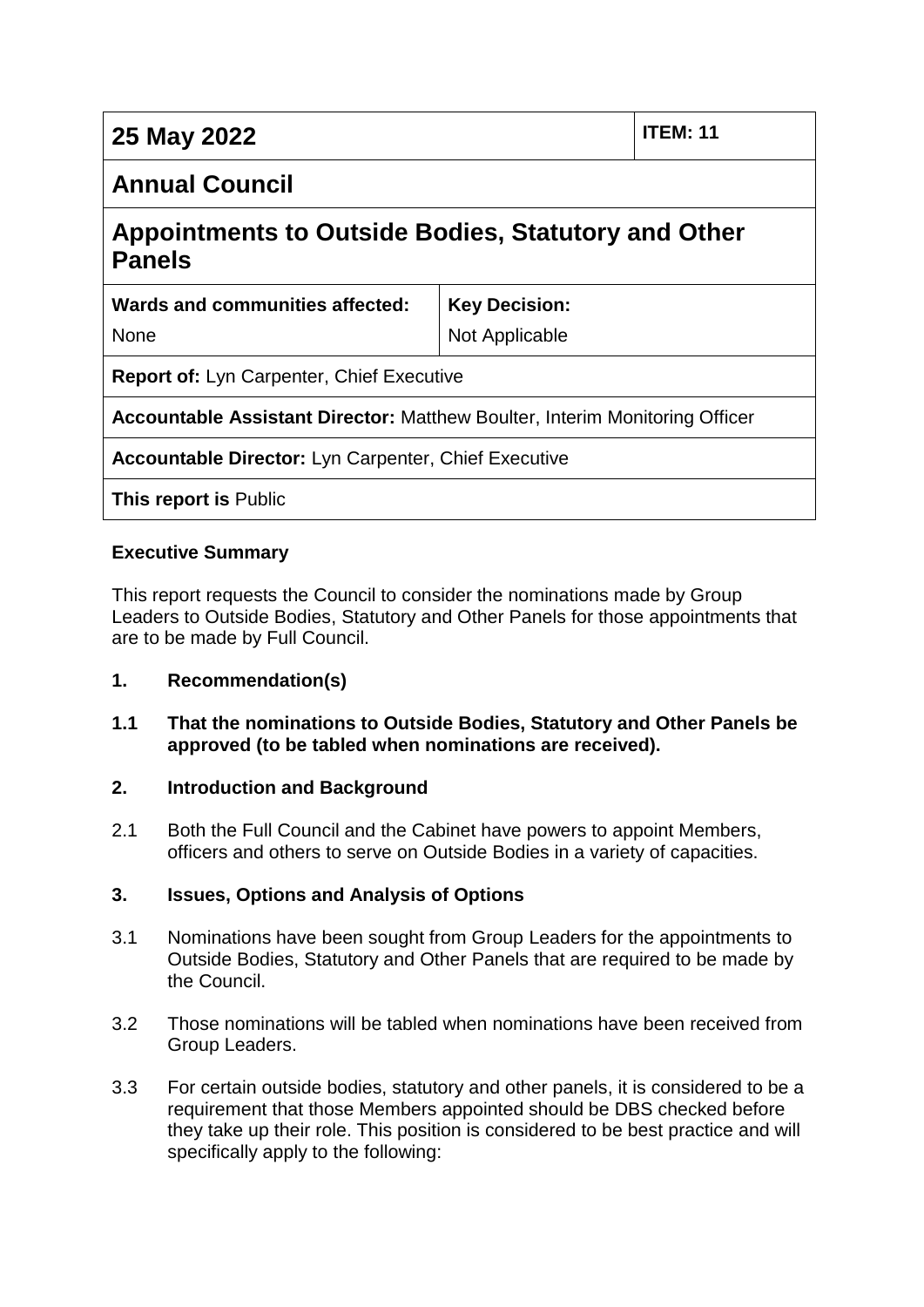Fostering and Adoption Panel

#### **Voting on appointments**

- 3.4 The Constitution contains a procedure to be followed if there are more people nominated for any position(s) than there are position(s) to be filled (Chapter 2, part 2, Rule 20.9) and this will be applied in the event of any places on Outside Bodies, Statutory and Other Panels being contested.
- 3.5 If there is not a clear majority of votes in favour of the required number of people, then the name of the person with the least number of votes will be taken off the list and a new vote taken. The process will continue until there is a majority of votes for one person.
- 3.6 Where there is an equality of votes for a person to continue in the appointment process, a vote shall be taken between those candidates having an equality of votes to determine which candidate shall continue in the appointment process.

#### **Changes to appointments made**

3.7 Any changes to the appointments made will require the approval of the appointing body, be this Full Council or Cabinet.

#### **Reports from Members appointed to Outside Bodies**

3.8 There is an expectation that Members appointed to represent the Council on Outside Bodies will report back to the Council at least annually.

#### **4. Reasons for Recommendation**

4.1 The Council should ensure that it continues to nominate representatives to sit on Outside Bodies, Statutory and other Panels so that its interests can be properly represented, together with those of the wider community.

#### **5. Consultation (including Overview and Scrutiny, if applicable)**

5.1 In the course of seeking nominations, consultation has been undertaken with the Leaders of each of the political groups represented on the Council.

#### **6. Impact on corporate policies, priorities, performance and community impact**

6.1 It is important for the Council to nominate to such bodies in order to ensure that it continues to represent the interests of both the Authority and the wider community.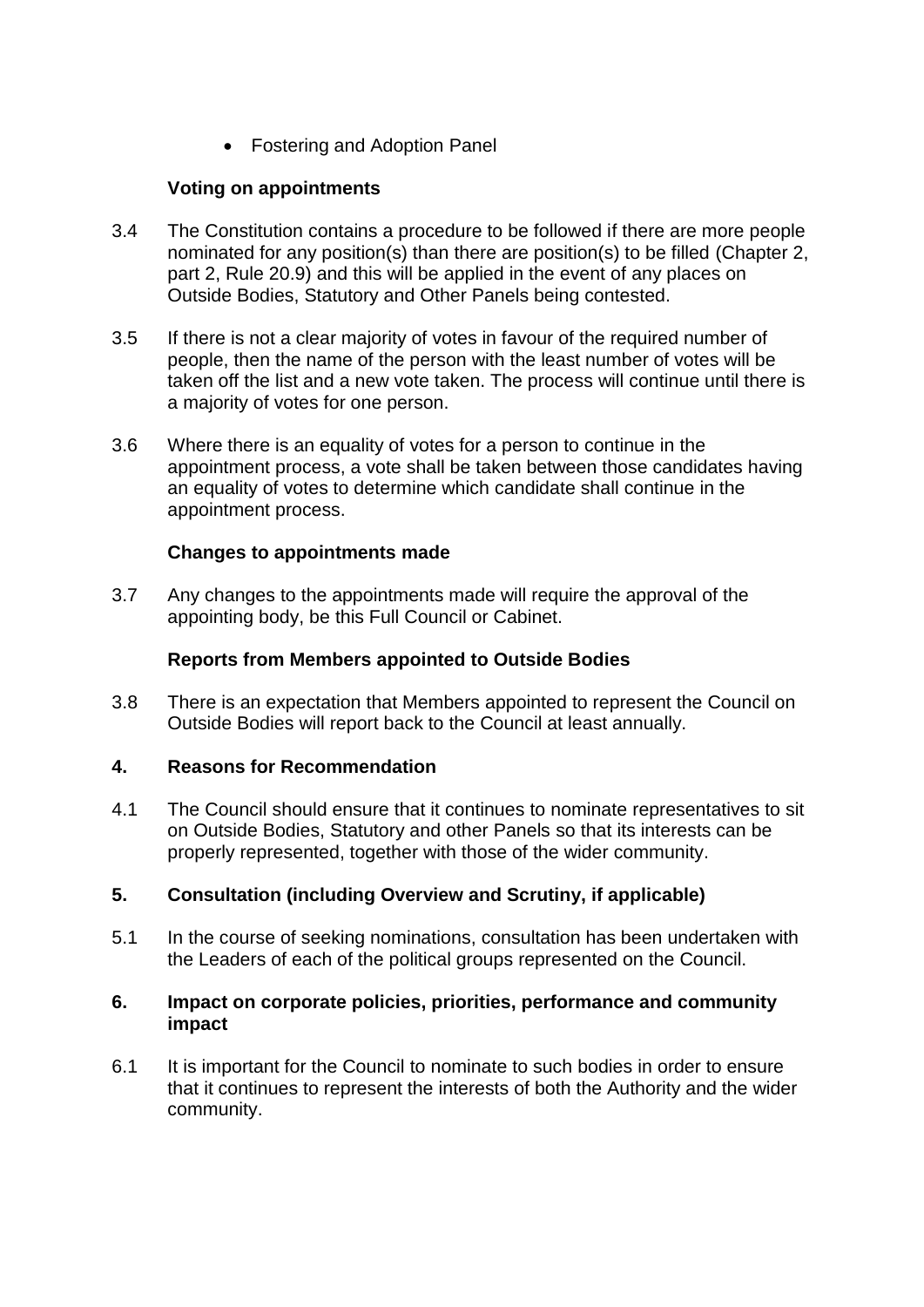#### **7. Implications**

#### 7.1 **Financial**

Implications verified by: **Dammy Adewole** 

**Senior Management Accountant – Resources and Place**

There are no financial implications arising from this report.

#### 7.2 **Legal**

Implications verified by: **Mark Bowen** 

# **Interim Head of Legal Services**

It is important that Members are correctly appointed, through the relevant Council meeting as this ensures that they can be indemnified in certain circumstances.

#### 7.3 **Diversity and Equality**

Implications verified by: **Roxanne Scanlon Community Engagement and Project Monitoring Officer**

The Council is under a statutory duty to ensure that equality and diversity is a key part of the decision making process of the Council. Therefore attention is drawn to the importance of ensuring that appointments to Outside Bodies, Statutory and Other Panels are underpinned by appropriate training on the statutory equality framework.

7.4 **Other implications** (where significant) – i.e. Staff, Health Inequalities, Sustainability, Crime and Disorder and Impact on Looked After Children

None.

**8. Background papers used in preparing the report** (including their location on the Council's website or identification whether any are exempt or protected by copyright):

None.